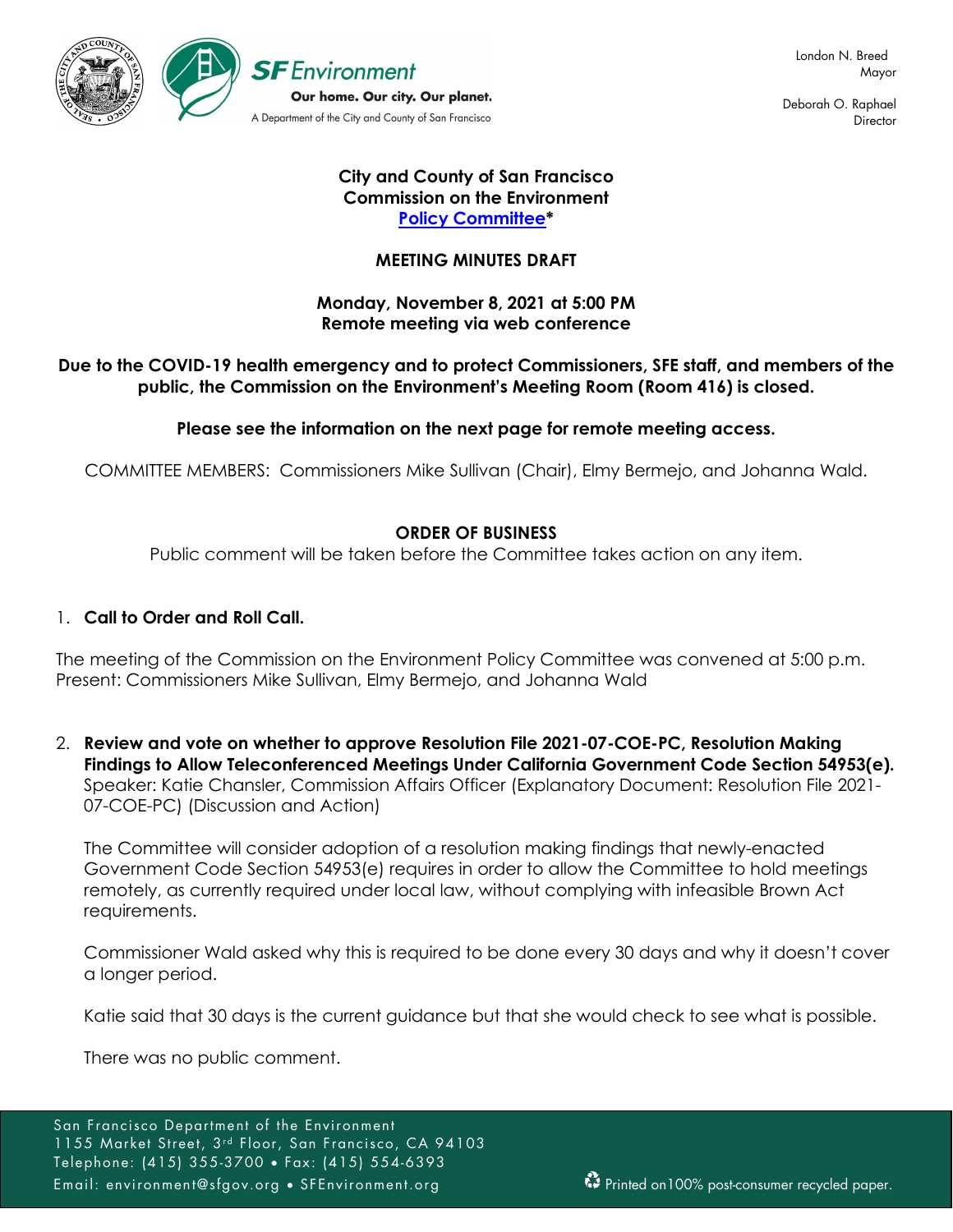Upon a motion by Commissioner Bermejo and a second by Commissioner Wald the resolution was approved without objection. (Ayes: Commissioners Sullivan, Bermejo, and Wald; Noes: None; Absent: None).

3. **Approval of minutes of the October 4, 2021 Commission on the Environment Policy Committee meeting.** (Explanatory Document: October 4, 2021 Draft Minutes) (Discussion and Action)

There was no public comment.

Upon a motion by Commissioner Wald and a second by Commissioner Bermejo the minutes were approved without objection. (Ayes: Commissioners Sullivan, Bermejo, and Wald; Noes: None; Absent: None).

4. **General Public Comment.** Members of the public may address the Committee on matters that are within the Committee's jurisdiction and are not on today's agenda.

There was no public comment.

5. **Overview of Proposed Updates to Chapter 7 of the Environment Code: Green Building Requirements for City Buildings.** Sponsor: Deborah Raphael, Director; Speaker: Eden Brukman, Senior Green Building Coordinator. (Discussion)

Director Raphael introduced the item.

Eden presented on the proposed updates.

Magdalena Ryor, Public Works, spoke about her experience working on Chapter 7 and on the Municipal Green Building Task Force.

Commissioner Wald acknowledged the high quality of presentations and asked about the relationship between the City's environment code and state level requirements.

Eden explained the opportunities to build off state level requirements and push municipal requirements forward.

Director Raphael gave an example of private sector LEED requirements and measures.

Eden added additional information on the requirements that are in place.

Commissioner Wald asked about the process for influencing state level requirements.

Eden confirmed that these updates are a way to contribute to state policies.

Magdalena added that other cities have also been leaders in this area.

Commissioner Bermejo agreed that the presentation had been very thorough and high quality.

Commissioner Sullivan asked about what is changing in the code and if there is anything particularly noteworthy.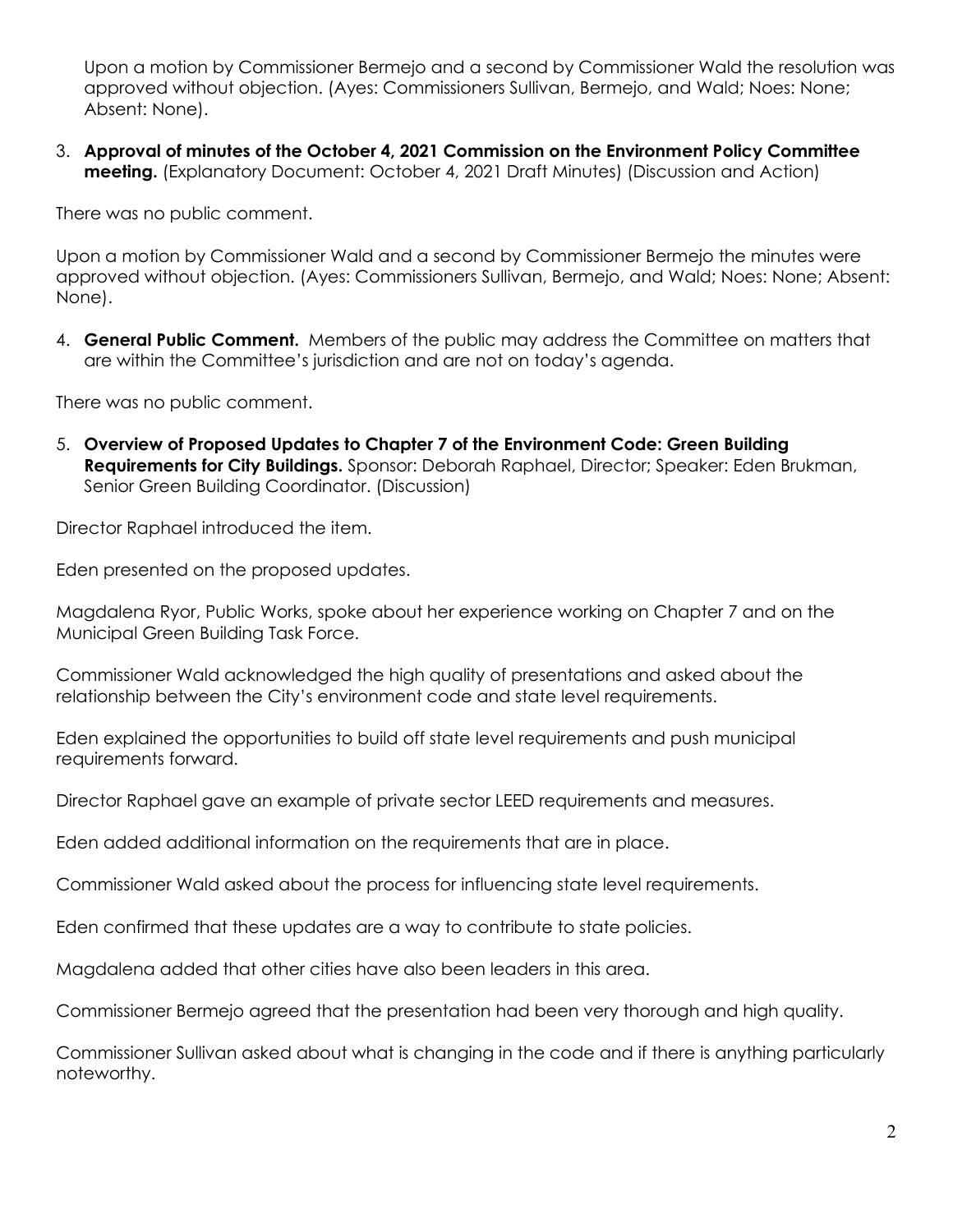Eden clarified which items are new and which have evolved.

Commissioner Sullivan asked about how feedback was collected.

Eden said that most questions were around new additions to the code.

Commissioner Sullivan asked which Director is responsible for issuing the waivers.

Eden said that waivers are issued by the Director of SF Environment or the individual departments if it is an emergency.

Director Raphael elaborated on the waiver process and asked Magdalena to speak about her role in Public Works.

Magdalena explained the organizational chart and how all groups work together.

Director Raphael spoke about the importance of collaboration.

There was no public comment.

6. **Update on Implementation of the Safe Drug Disposal Ordinance.** Sponsor: Deborah Raphael, Director; Speaker: Christopher Lester, Special Waste Disposal Analyst. (Discussion)

Director Raphael introduced the item.

Christopher presented an update on the Safe Drug Disposal program.

Nate Pelczar, California Product Stewardship Council, spoke about policies at the state level.

Director Raphael asked about next steps for implementation at the state level.

Nate spoke about the checklists for approval and the timeline.

Commissioner Bermejo asked if funding was attached to the state policies for language access.

Nate said that producers are responsible for developing organizations to act on this and provide educational materials in other languages.

Christopher added that the City has five required languages for outreach.

Commissioner Wald asked if the program has been successful in a short amount of time and if there are any lessons learned.

Nate shared some lessons learned and takeaways.

Commissioner Wald asked if there are metrics on how many prescriptions are written in San Francisco.

Christopher said that it is hard to obtain those metrics.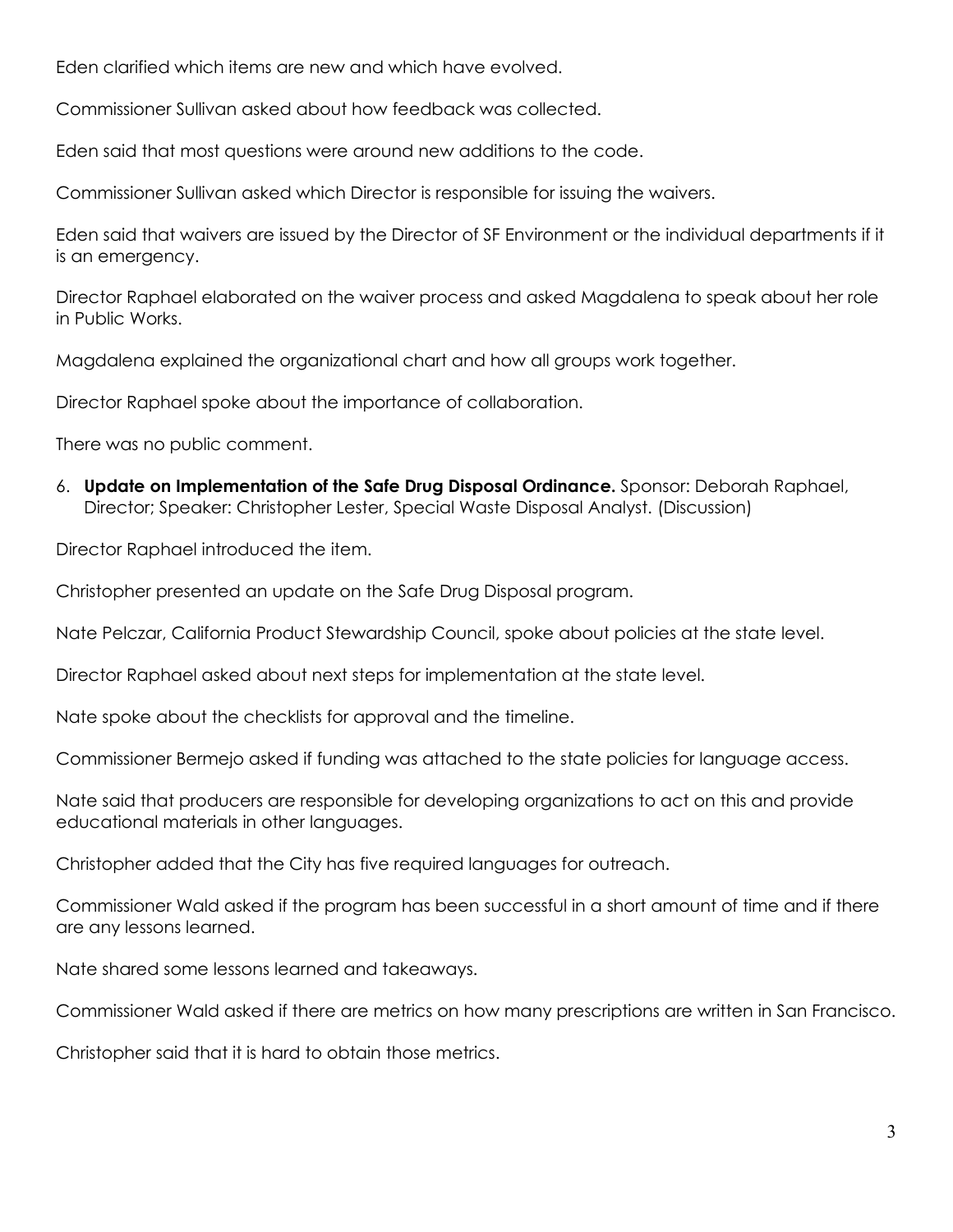Director Raphael asked if there is a way to know what percentage of residents are using all of their medications.

Christopher said that is hard to find.

Commissioner Sullivan asked if there is a particular example that stands out.

Nate spoke about a study done to look for pharmaceuticals in plants and animals.

Christopher spoke more about the negative impacts.

Commissioner Sullivan asked how the medications are being disposed.

Nate confirmed that they are incinerated.

Christopher added that this is what is required from the EPA.

Commissioner Wald asked about partnerships with the pharmacies.

Christopher spoke about requirements for outreach.

Nate added more about the importance of public education.

There was no public comment.

7. **Director's Update.** Deborah Raphael, Director (Discussion)

Director Raphael gave updates on returning to the office and upcoming events.

Commissioner Sullivan asked if there is a timeline for the new garbage receptacles.

Director Raphael said that it is a long timeline including testing and research.

There was no public comment.

8. **New Business/Future Agenda Items.** Charles Sheehan, Chief Policy and Public Affairs Officer (Discussion)

Charles listed upcoming meeting dates and potential future topics.

There was no public comment.

# 9. **Adjournment.**

The meeting was adjourned at 7:01pm.

**The next meeting of the Commission on the Environment Policy Committee is scheduled for Monday December 13, 2021, at 5:00 p.m. In compliance with the San Francisco Health Officer's Order No. C19-07 directing all individuals to "shelter in place," and in compliance with the Mayor's emergency**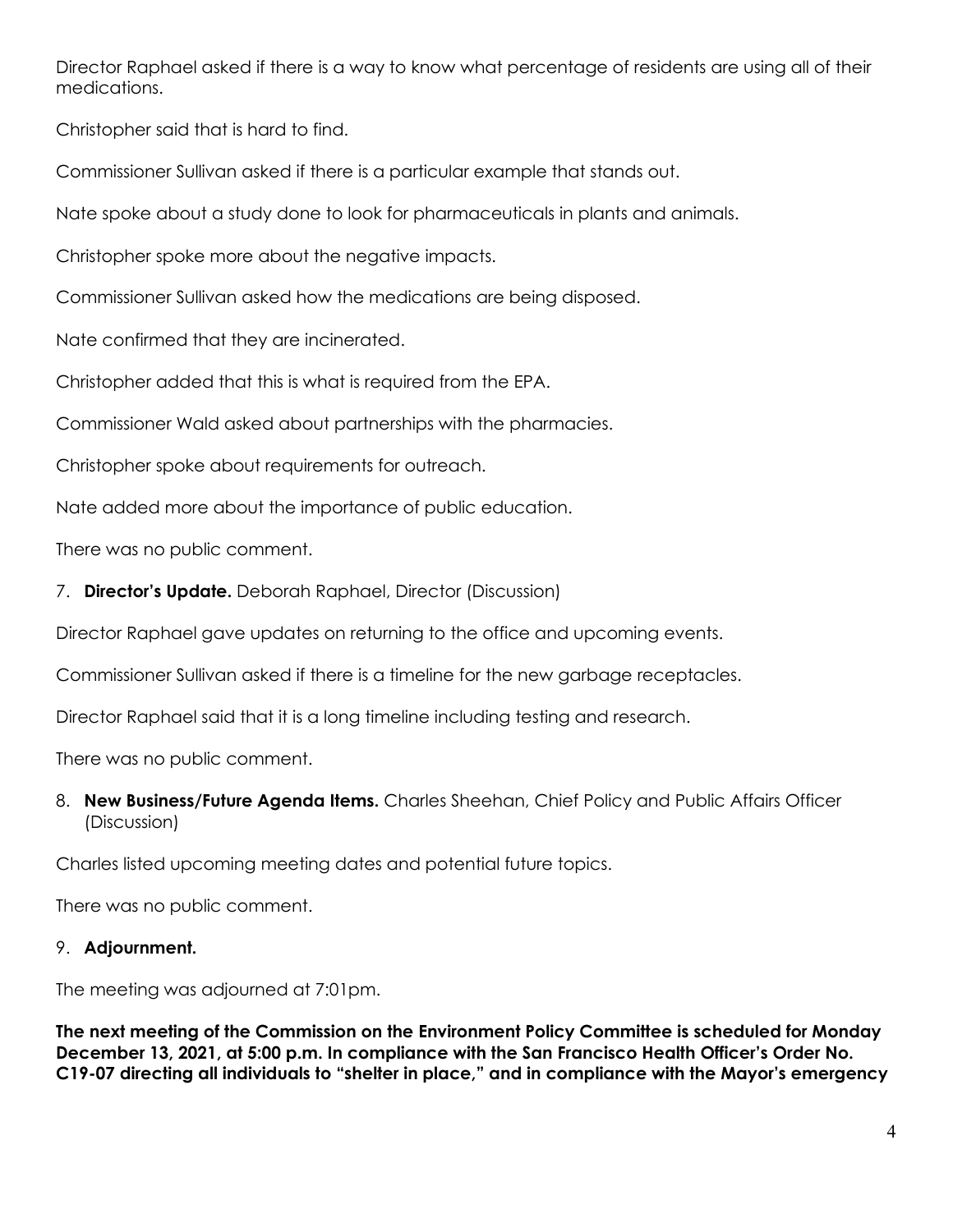**orders regarding the conduct of City meetings, public meetings of the Commission on the Environment and its committees will continue on a remote conferencing basis only at this time.**

### **Find out about upcoming deadlines, public hearings and meetings. Search the SFEnvironronment.org website archived minutes and agenda**

\*If a quorum of the Commission on the Environment is present, it will constitute a Special Meeting of the Commission on the Environment. The Commission Affairs Manager shall make a note of it in the minutes, and discussion shall be limited to items noticed on this agenda.

# **Remote Access to Information and Participation**

This meeting will be held remotely using video conferencing, through the WebEx Meetings platform, and by telephone for members of the public who are unable to attend using computers or smart devices.

# **Attending the Meeting: Watch or Listen**

Members of the public have the following options for attending the meeting:

Option 1: Watch the meeting using a computer or smart device by clicking on the following link:

# <https://ccsf.webex.com/ccsf/onstage/g.php?MTID=eb7539532d6726657113a59a2f8889b2c>

- If you are able to and would like to watch via your computer, please follow these instructions: i) Click on the link above; ii) Enter your first name, last name, and email address if desired; iii) Click "Join by Browser" (directly beneath the "Join Now" button);
- If you are able to watch via your smart mobile device: i) Download the Webex Meetings application; ii) Click on the link above; iii) Click "Join"; iv) Enter your name and email; v) Click "Ready to Join".

Option 2: Join the meeting by phone if you do not have access to a computer or smart device. Dial: **415-655-0001** and then enter the Access Code: **2483 562 8693**

# **Participating During Public Comment**

Members of the public will have opportunities to participate during public comment. The public is asked to wait for the particular agenda item before making a comment on that item. Comments will be addressed in the order they are received. When the moderator announces that the Committee is taking public comment, members of the public can:

## Dial: **415-655-0001** and then enter the Access Code: **2483 562 8693**

1) Participate over the phone by pressing **\*3** (this step is very important, as it will activate the "Raise Hand" icon in the Participant window).

Depending on the number of people also in line ahead of you, you may have to wait before it is your opportunity to speak. When it is your turn, you will be notified that your line has been unmuted, and it will be your opportunity to speak. Your line will be muted again when your allotted time expires.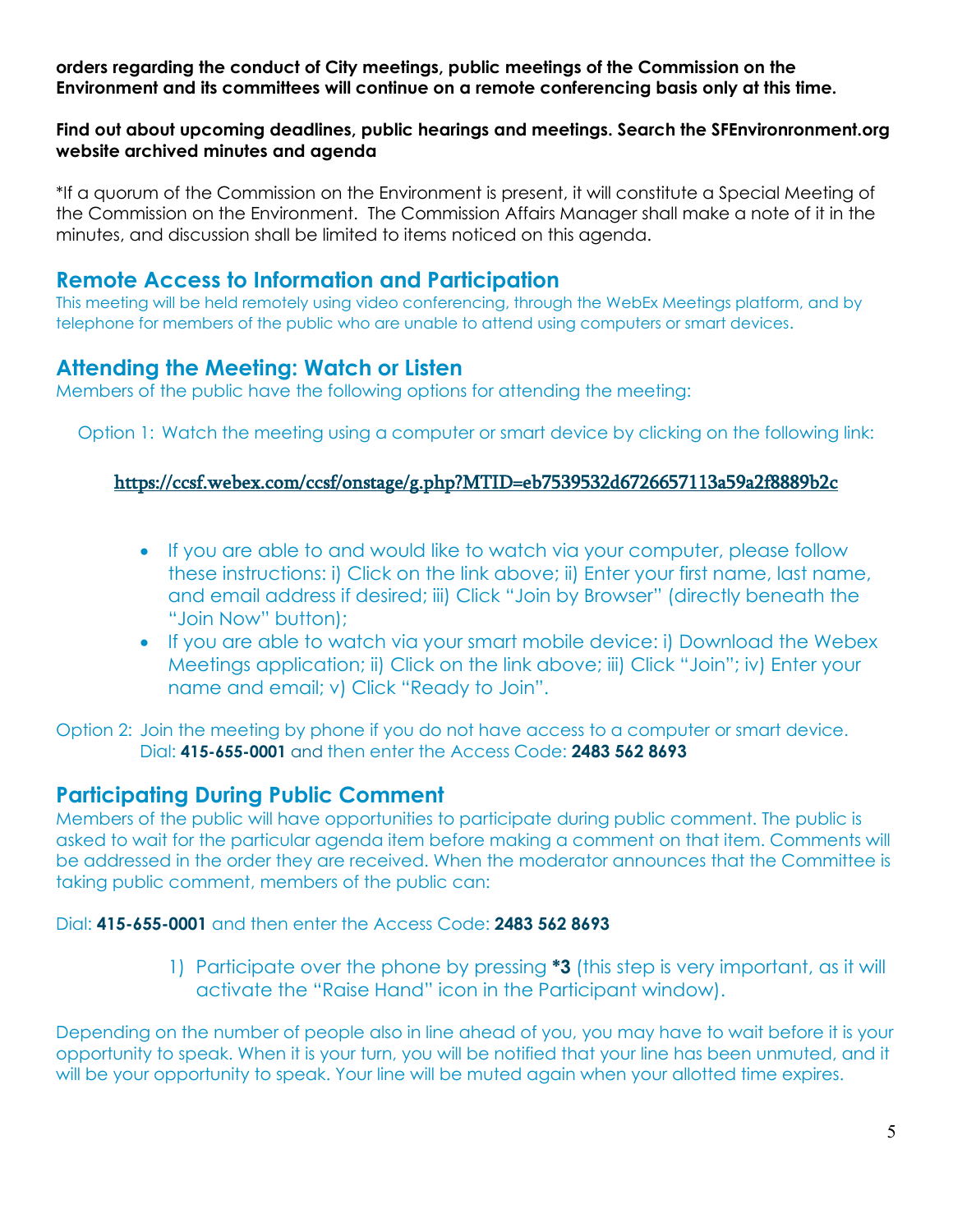In accordance with Governor Gavin Newsom's statewide order for all residents to "Stay at Home" and the numerous local and state proclamations, orders and supplemental directions - aggressive directives have been issued to slow down and reduce the spread of the COVID-19 virus. Copies of explanatory documents are available at 1) on the Commission's website http://www.sfenvironment.org/commission; (2) upon request to the Commission Affairs Officer, at telephone number 415-355-3709, or via e-mail at katie.chansler@sfgov.org.

# **Important Information**

The ringing of and use of cell phones, pagers and similar sound-producing electronic devices are prohibited at this meeting. Please be advised that the Chair may order the removal from the meeting room of any person(s) responsible for the ringing or use of a cell phone, pager, or other similar sound-producing electronic devices.

NOTE: Persons unable to attend the meeting may submit to the Committee, by the time the proceedings begin, written comments regarding the agenda items above. These comments will be made a part of the official public record and shall be brought to the attention of Committee Members. Any written comments should be sent to: Commission Affairs Officer, Department of the Environment, 1455 Market Street, Suite 1200, San Francisco, CA 94103 by 5:00 p.m. on the day prior to the hearing. Comments that cannot be delivered to the Commission Affairs Officer by that time may be taken directly to the hearing at the location above. When bringing handouts to meetings, please photocopy on both sides of the paper and try to use post-consumer recycled or tree-free paper. Also, please bring sufficient copies of handouts for the Committee, the Commission Affairs Officer and the public.

# **Public Comment**

At this time, members of the public may address the Committee on items of interest that are within the subject matter jurisdiction of the Committee but are not on today's agenda. Public comment will be taken following each agendized item. Each member of the public may address the Committee for up to three minutes, unless otherwise announced by the President. If it is demonstrated that the comments by the public will exceed 15 minutes, the President may continue Public Comment to another time during the meeting.

The Brown Act forbids the Committee from taking action or discussing any item or issue not appearing on the posted agenda. This rule applies to issues raised in public comment as well. In response to public comment, not on an agendized item, the Committee is limited to:

1. Briefly responding to statements made or questions posed by members of the public, or

2. Request staff to report back on a matter at a subsequent meeting, or

3. Directing staff to place the item or issue on a future agenda (Government Code Section 54954.2(a).)

## **Disability Access**

Commission on the Environment Committee meetings will be held at City Hall, Room 421 in the Civic Center Area. City Hall is accessible to persons using wheelchairs and other assistive mobility devices. Ramps are available at the Grove, Van Ness and McAllister entrances. The closest accessible BART station is the Civic Center Station at United Nations Plaza and Market Street. Accessible MUNI lines serving this location are: #71 Haight/Noriega and the F Line to Market and Van Ness and the Metro Stations at Van Ness and Market and at Civic Center. For information about MUNI accessible services call (415) 923-6142. There is accessible curbside parking adjacent to City Hall on Grove Street and Van Ness Avenue and in the vicinity of the Veterans Building at 401 Van Ness Avenue adjacent to Davies Hall and the War Memorial Complex.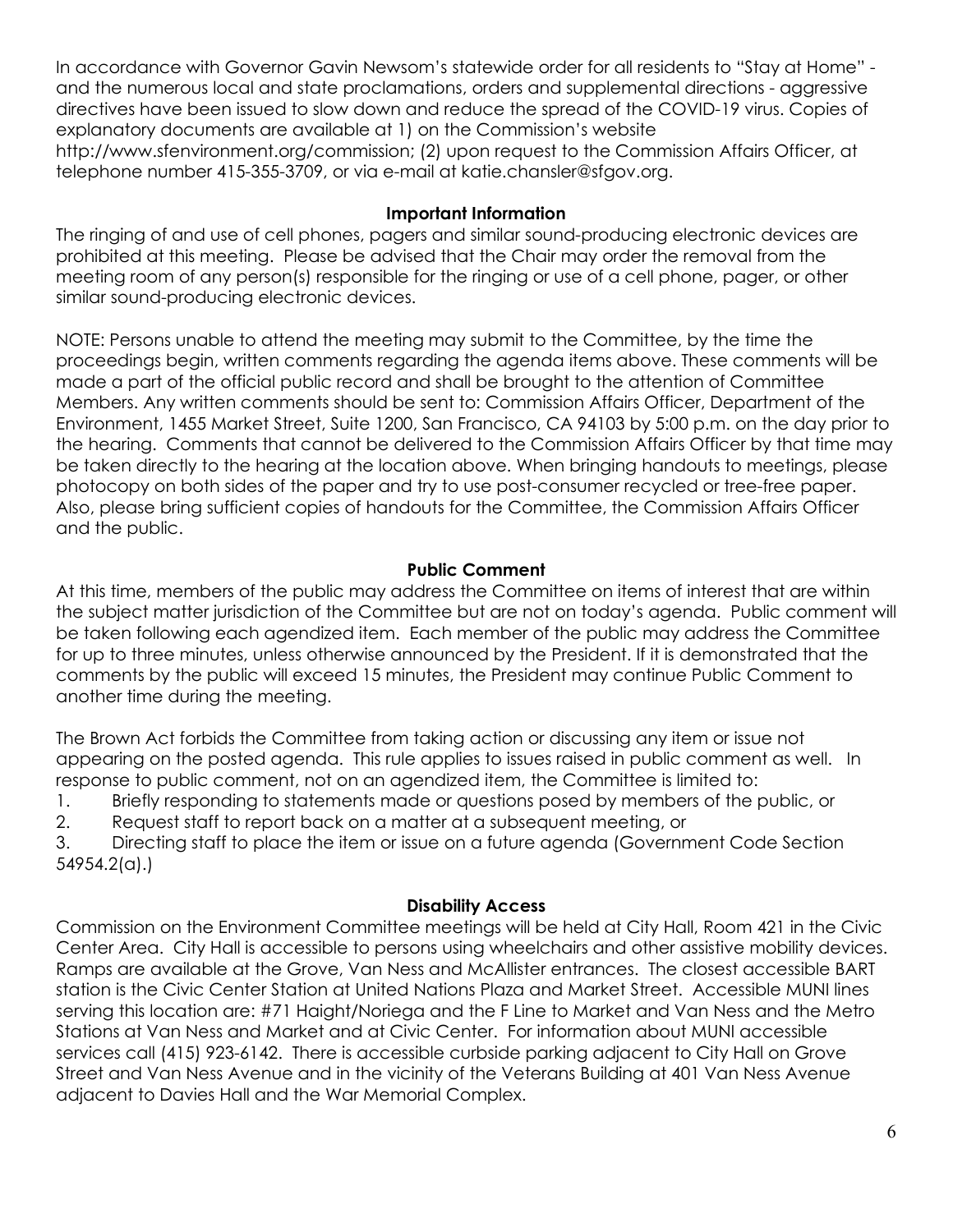In order to assist the City's efforts to accommodate persons with severe allergies, environmental illnesses, multiple chemical sensitivity or related disabilities, attendees at public meetings are reminded that other attendees may be sensitive to various chemical based products. Please help the City accommodate these individuals. Individuals with chemical sensitivity or related disabilities should call the Mayor's Office on Disability at (415) 554-6789 or (415) 554-6799 (TTY) for additional information.

The following services are available on request 72 hours prior to the meeting; except for Monday meetings, for which the deadline shall be 4:00 p.m. of the last business day of the preceding week: For American sign language interpreters or the use of a reader during a meeting, a sound enhancement system, and/or alternative formats of the agenda and minutes, please contact Katie Chansler at (415) 355-3709 to make arrangements for the accommodation. Late requests will be honored, if possible.

#### **Language Access**

Per the Language Access Ordinance (Chapter 91 of the San Francisco Administrative Code), Chinese, Spanish and or Filipino (Tagalog) interpreters will be available upon requests. Meeting Minutes may be translated, if requested, after they have been adopted by the Commission. Assistance in additional languages may be honored whenever possible. To request assistance with these services please contact the Commission Affairs Officer at 415-355-3709 or [katie.chansler@sfgov.org](mailto:katie.chansler@sfgov.org) at least 48 hours in advance of the hearing. Late requests will be honored if possible.

### **語言服務**

根據語言服務條例(三藩市行政法典第91章)‧中文、西班牙語和/或菲律賓語 ( 泰加洛語 ) 傳譯人員在收到要求 後將會提供傳譯服務。翻譯版本的會議記錄可在委員會通過後透過要求而提供。其他語言協助在可能的情況下也 將可提供。上述的要求,請於會議前最少48小時致電 415-355-3709或電郵至[katie.chansler@sfgov.org](mailto:katie.chansler@sfgov.org)向委員 會秘書提出。逾期提出的請求,若可能的話,亦會被考慮接納。

#### **Acceso A Idioma**

De acuerdo con la Ordenanza de Acceso a Idiomas "Language Access Ordinance" (Capítulo 91 del Código Administrativo de San Francisco "Chapter 91 of the San Francisco Administrative Code") intérpretes de chino, español y/o filipino (tagalo) estarán disponibles de ser requeridos. Las minutas podrán ser traducidas, de ser requeridas, luego de ser aprobadas por la Comisión. La asistencia en idiomas adicionales se tomará en cuenta siempre que sea posible. Para solicitar asistencia con estos servicios favor comunicarse con el Secretario de la Comisión al 415-355-3709,

o [katie.chansler@sfgov.org](mailto:katie.chansler@sfgov.org) por lo menos 48 horas antes de la reunión. Las solicitudes tardías serán consideradas de ser posible.

#### **Access Sa Wika**

Ayon sa Language Access Ordinance (Chapter 91 ng San Francisco Administrative Code), maaaring mag-request ng mga tagapagsalin sa wikang Tsino, Espanyol, at/o Filipino (Tagalog). Kapag hiniling, ang mga kaganapan ng miting ay maaring isalin sa ibang wika matapos ito ay aprobahan ng komisyon. Maari din magkaroon ng tulong sa ibang wika. Sa mga ganitong uri ng kahilingan, mangyaring tumawag sa Clerk ng Commission sa 415-355-3709, o [katie.chansler@sfgov.org](mailto:katie.chansler@sfgov.org) sa hindi bababa sa 48 oras bago mag miting. Kung maari, ang mga late na hiling ay posibleng pagbibigyan.